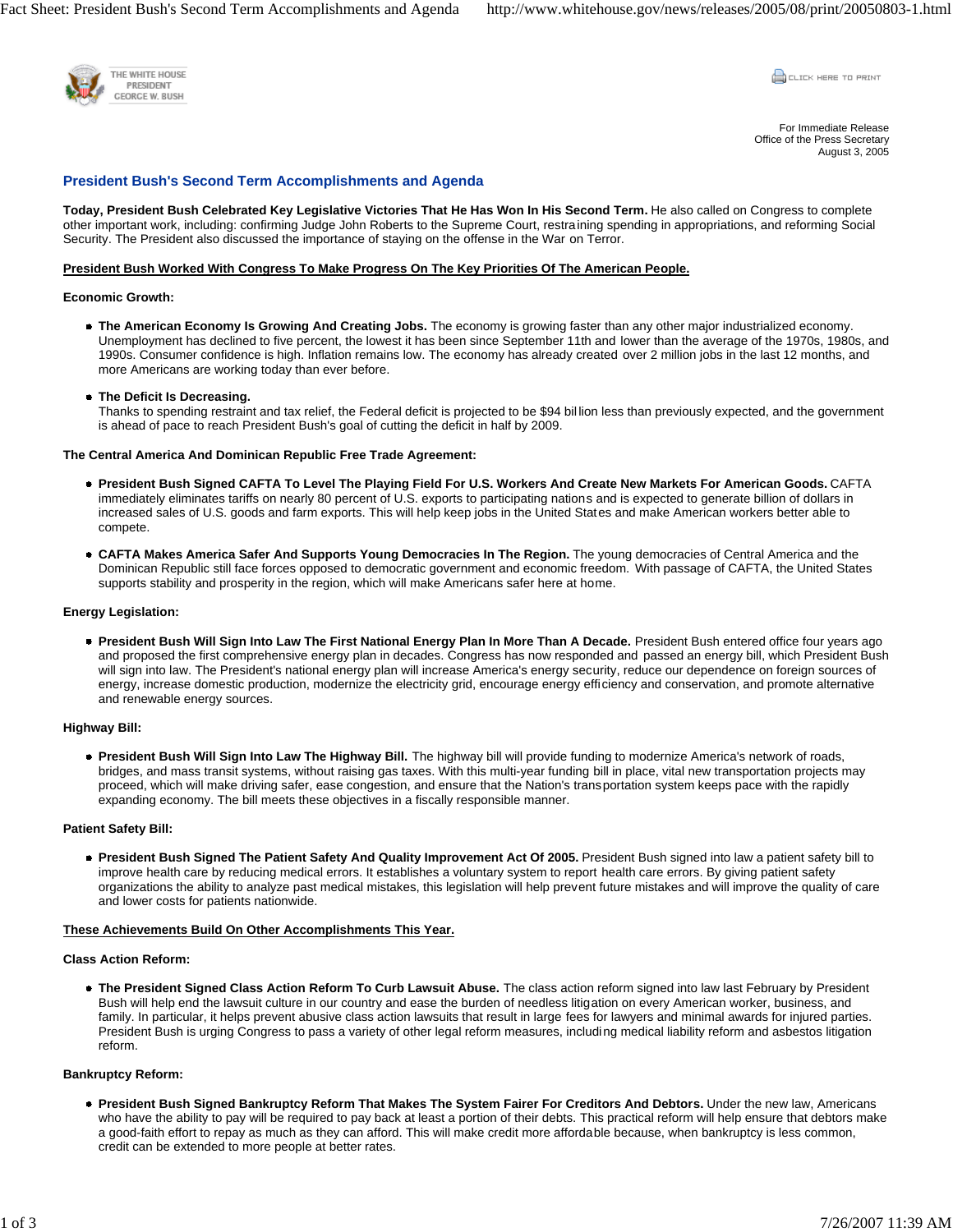## **A Disciplined Budget Resolution:**

**President Bush Is Calling On Congress To Deliver A Fair And Disciplined Budget.** President Bush submitted the first budget to propose a cut in non-security discretionary spending since Ronald Reagan was President. Both the House and Senate have now passed a strong budget resolution that maintains fiscal discipline.

## **War Supplemental:**

**President Bush Delivered The Funds Our Troops Need To Fight And Win The War On Terror.** President Bush submitted a supplemental request for funds, which Congress approved, to ensure our troops overseas have all the resources they need to win the War on Terror.

## **Education:**

**No Child Left Behind Is Working.**

New results show that math and reading scores for nine-year-olds are up from five years ago, as are math scores for 13-year-olds. The achievement gap is closing, and we are working to raise standards and accountability in high schools while expanding access to community colleges.

## **President Bush Urges Congress To Confirm Roberts, Act On Agenda.**

## **Judge Roberts:**

**President Bush Calls On The Senate To Confirm Judge John Roberts Before October 3rd.** Judge Roberts has devoted his entire professional life to the cause of justice and is widely admired for his intellect and experience, his sound judgment and fairness, and his integrity and personal decency. He has argued 39 cases before the Supreme Court as an attorney and was confirmed by unanimous consent to the Federal bench just two years ago. Judge Roberts will faithfully interpret the Constitution and not legislate from the bench. He deserves a dignified process and a fair vote to ensure the Supreme Court can convene for its Fall term on October 3rd with a new justice in place.

### **Social Security:**

**President Bush Is Working Hard To Strengthen Social Security For Future Generations.** President Bush has made Social Security reform a priority of his second term so no American who works his or her entire life will have to retire into poverty. The President's plan combines progressive indexing with voluntary personal retirement accounts to ensure that everyone's benefits continue to grow and everyone has the opportunity to build a retirement nest egg that he or she can own and control. There will be no changes to Social Security for those born before 1950.

#### **Taxes:**

**President Bush Has Called On Congress To Make His Tax Relief Permanent, Repeal The Death Tax, And Reform The Tax Code.** Making the President's tax relief permanent will help continue our economic growth, and the President believes the American people deserve a tax code that is simple, fair, and easy to understand.

#### **Immigration Reform:**

**President Bush Supports Comprehensive Immigration Reform.** The President has called for a comprehensive, integrated approach to reform our current immigration system. This would strengthen border security to ensure legal entry, build a robust interior enforcement program to ensure compliance with the law, and fill an economic need for willing workers through a temporary worker program.

#### **Medicare/Medicaid:**

- **President Bush's New Medicare Coverage Will Ensure Everyone On Medicare Has Better Choices.** In January, the new prescription drug benefit takes effect, allowing seniors and Americans with disabilities to choose their health plans and get better drug benefits. Seniors and Americans with disabilities will be able to choose the plan that works best for their needs and will save on their prescription drugs.
- **President Bush Supports Efforts To Institute Savings In Medicaid.** The President supports reform to lower the cost of Medicaid to the taxpayer as well as to give states greater flexibility on implementation.

#### **Welfare Reform:**

**The President Supports Welfare Reform.**

President Bush supports the reauthorization of welfare reform that strengthens marriage and requires welfare recipients to spend 40 hours per week - either working at a job or in a program designed to help them achieve independence.

## **President Bush Is Committed To Winning The War On Terror.**

- **America Is Fighting Terrorism Across The World.** The United States is at war against terrorism, and we will use all elements of our national power to defend our homeland, to break up terrorist cells, and to stay on the offensive, fighting the enemy in Iraq, Afghanistan, and across the world so that we do not have to face them here at home. We will defeat the terrorists' ideology of hatred and fear by spreading freedom, laying the foundation of peace, and offering an alternative of hope to troubled regions of the world.
- **The President Calls On Congress To Complete Reauthorization Of The Patriot Act.** The Patriot Act is a key part of our efforts to combat terrorism and protect the American people, and President Bush commends the House and Senate for voting to reauthorize provisions of the Patriot Act set to expire this year. The Patriot Act has enhanced information sharing between law enforcement and intelligence personnel, updated the law to adapt to changes in technology, and provided critical tools to investigate terrorists that have been used for years in cases against organized crime and drug dealers.